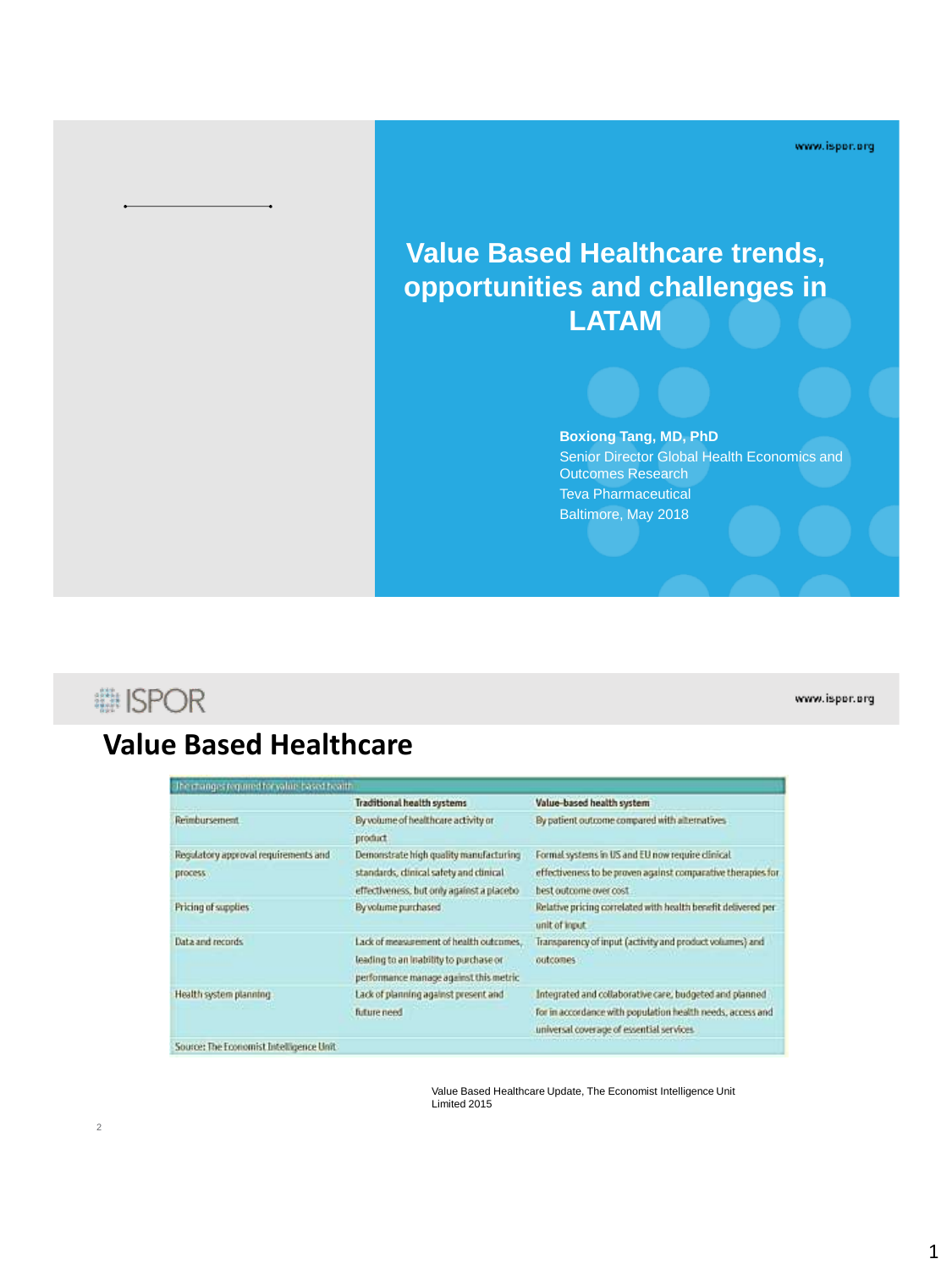# **# ISPOR**

### **Role of RWE/HEOR in VBP: Evidence Needs are Evolving**



AMCP 2016, Perspectives in Assessing the Value of Emerging Therapies

# **... ISPOR**

www.ispor.org





T. J. Piatkiewicz et al. PharmacoEconomics Open, July 2017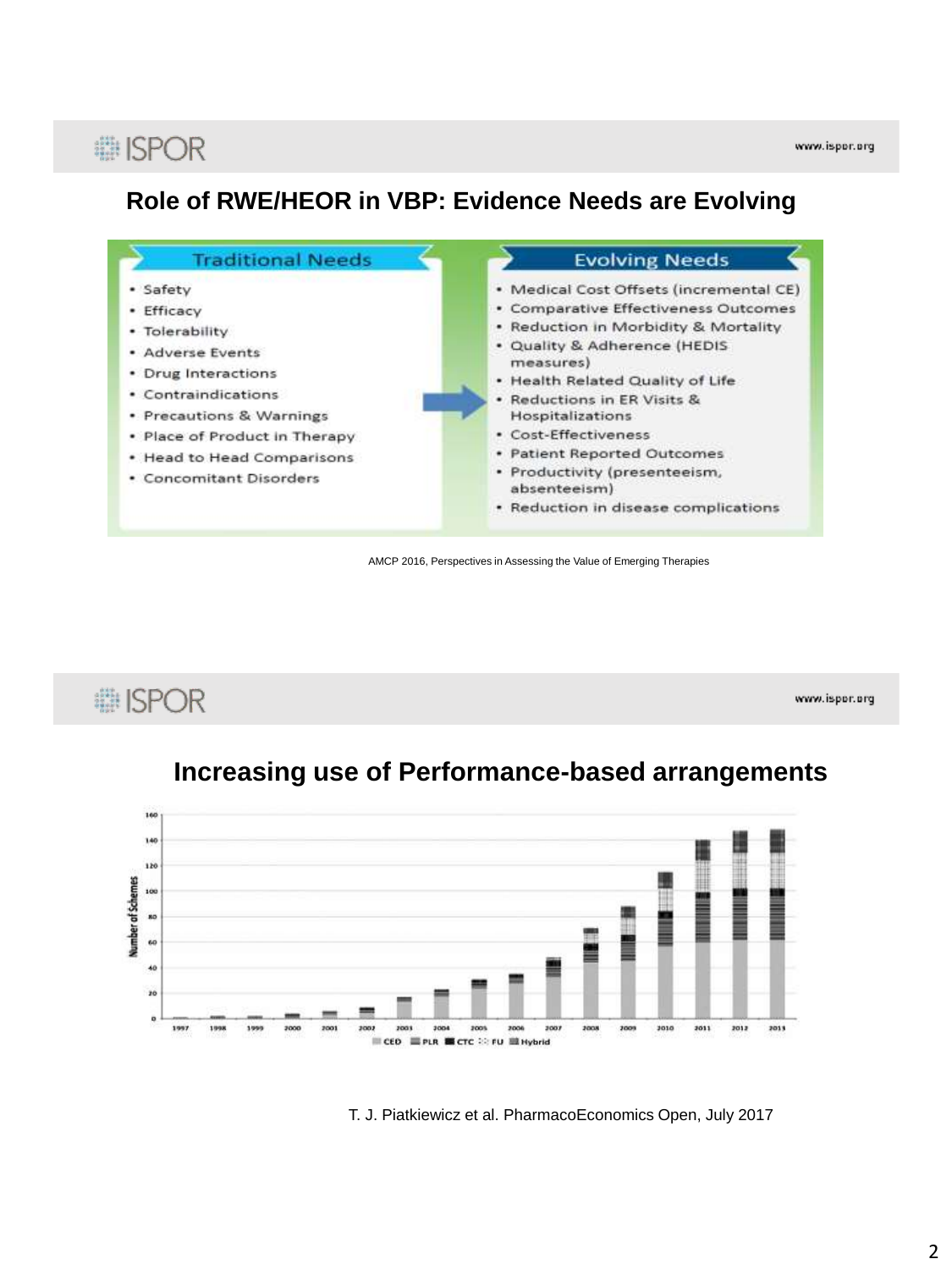www.ispor.org

# : ISPOR

5

6





The majority of arrangements have been in the EU with a single payer system.<br>In the U.S., much of the activity has been CMS' application of coverage with evidence development (19 of the 52 U.S. arrangements), with the majority of pharmaceutical agreements having been implemented with payers, where provider-focused agreements are more likely to be device-focused.

*Avalere, 2016*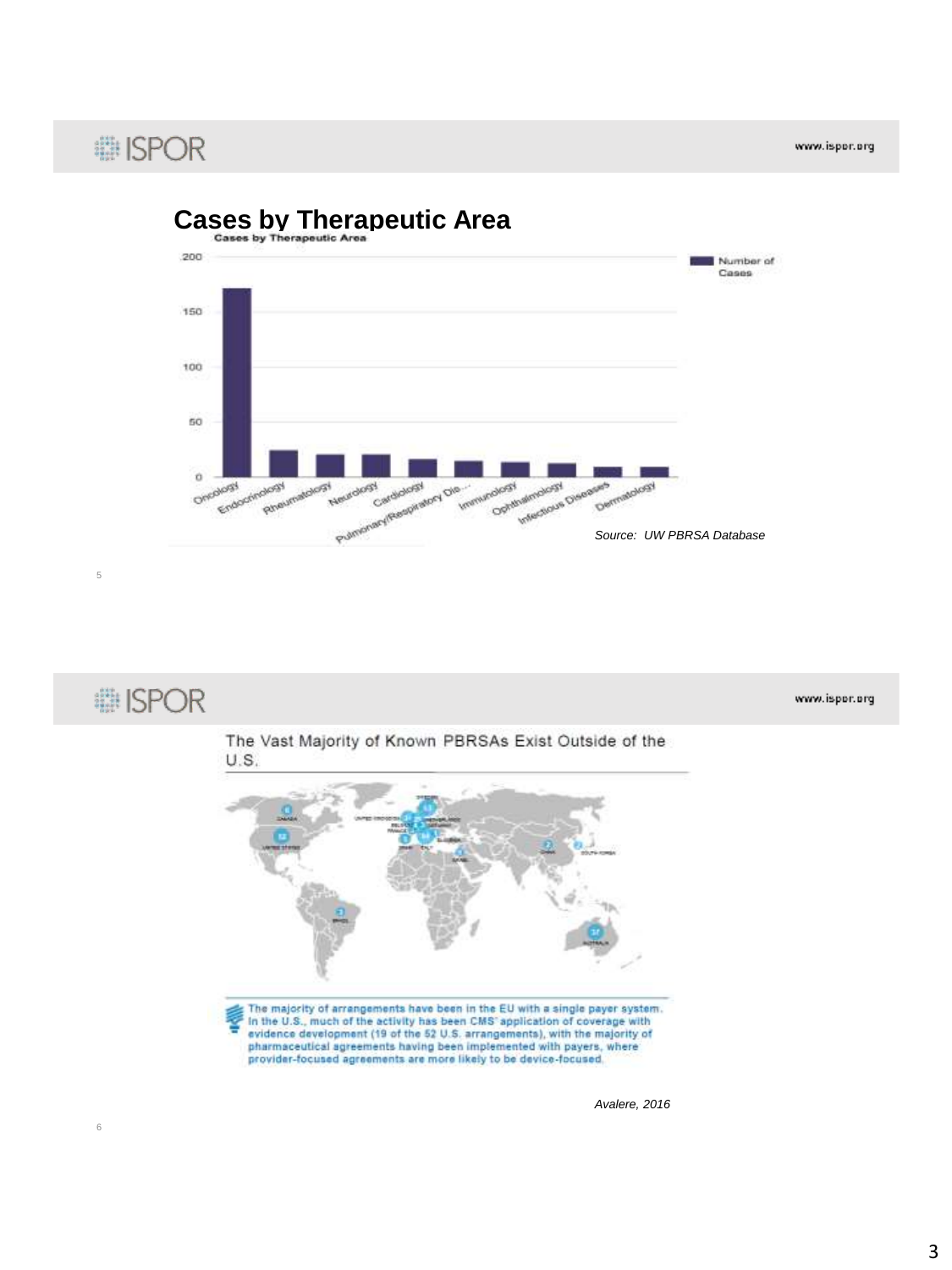# **■ISPOR**

### **Risk sharing is appealing in theory but hard in practice**

#### **Key challenge: Define value in health - Measurement challenges**

•Agreement upon scheme details in terms of the appropriate outcome measures and subsequent financial reconciliation is the primary challenge

•A product's real-world outcomes will be affected by a variety of factors outside of manufacturer's control that can compromise outcomes—for example, inefficient health systems, local practice styles, or poor treatment adherence by patients •Measurement of outcomes is subject to interrater variability in real-world setting

#### **Administrative burden**

•The administrative burden includes the development of processes to track outcomes and personnel time to administer the scheme •Provider push-back is another challenge

#### **Data infrastructure**

•Many payer information systems remain underdeveloped in their ability to track clinical outcomes *Neumann P, et al, Health Affairs, 30, no.12 (2011)*

*Garrison L, Towse A, Neumann P. ISPOR issue panel, 2014*

**i ISPOR** 

www.ispor.org

### **Latin America: Value-based Healthcare Trends**

- Overall, the alignment of value-based healthcare, vary greatly across Latin America. There is a general need for improvement of healthcare services, including access to care.
- Value-based healthcare models is still in its early stages of development, with several countries starting to consider patients' preferences and needs when deciding treatment but few official efforts to develop disease registries or value-based payment mechanisms.
- Countries in Latin America face challenges in relation to improving accessibility to treatment and the quality of services, and fragmentation of health systems.

Source: The Economist Intelligence Unit. The Economist Intelligence Unit Limited 2017 Source: Gilardino et al. Value in Health Regional Issues 17 (2018) pp. 115-118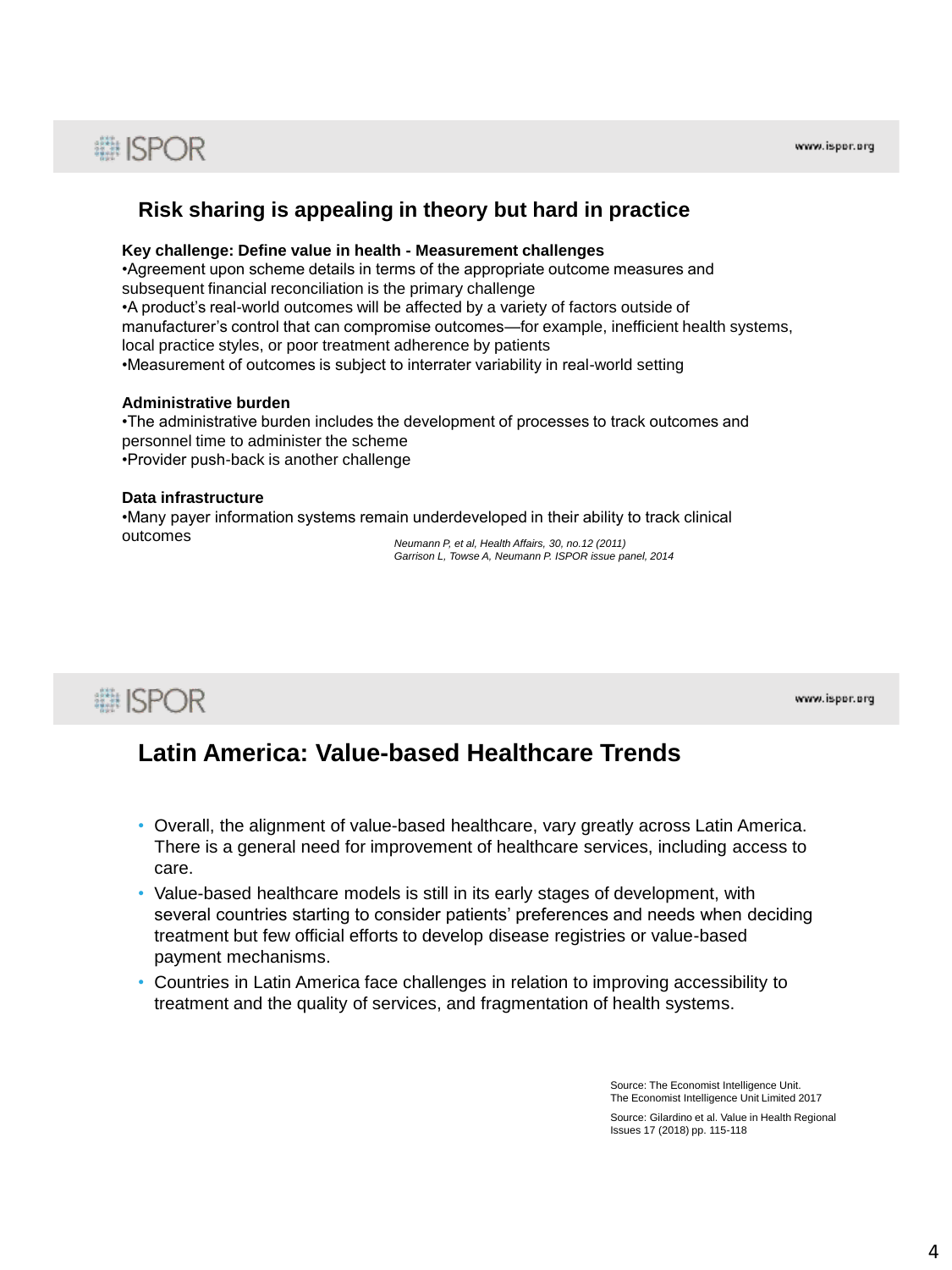# **# ISPOR**

### **Current Status in Selected Countries**

**Brazil**: According to the current Brazilian regulation, risk-sharing negotiations are not defined but discussions regarding these programs have started and the scenario may potentially change in the next few years.

**Mexico**: Initiative undertaken since the establishment of the Coordinating Commission for Negotiating the Price of Medicines (CCPNM), focuses on supporting the development of new drugs through the introduction of risk-sharing models-with risk borne by the industry and the public sector—for pharmaceuticals with development potential. In an effort to foster further successful development of a particular drug, the negotiating team does not insist on the same degree of price cuts at the negotiations, an approach that particularly applies to treatments for cancer or cardiovascular disease.

**Colombia**'s health technology assessment agency, the Instituto de Evaluación Tecnológica en Salud, plays an important role in supporting a culture of technology evaluation, in which doctors make decisions based on objective information about outcomes and effectiveness. The agency, whose role has now expanded into the pharmaceutical sector, is planning to introduce value-based pricing for new drugs.

http://vbhcglobalassessment.eiu.com/

# **■ISPOR**

www.ispor.org

## **Latin America: Value-based healthcare in kidney disease**



Source: The Economist Intelligence Unit. The Economist Intelligence Unit Limited 2017